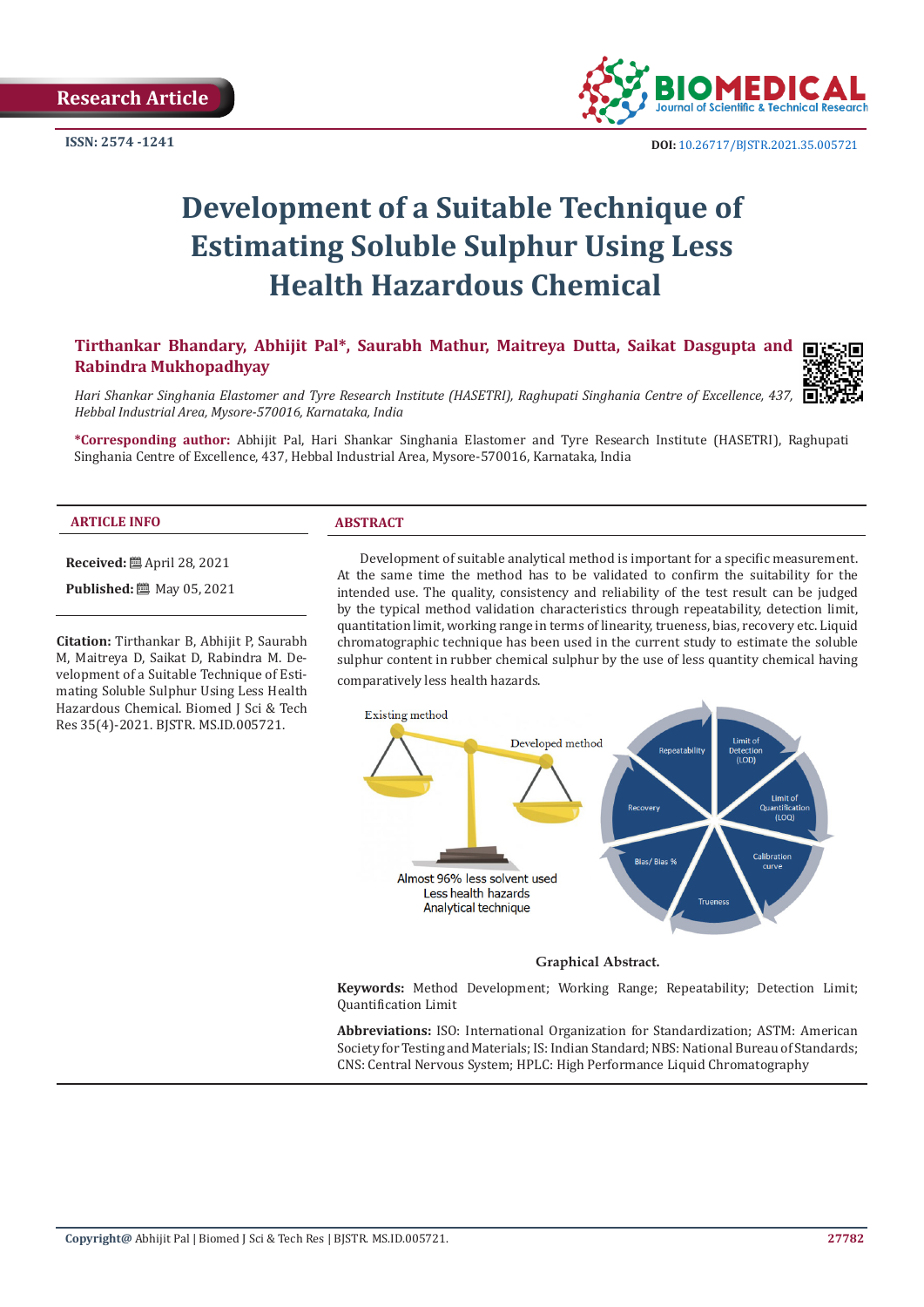#### **Introduction**

An analytical method is a process or pathway to estimate, determine, or solve any type of measurand or problem or product [1,2]. It needs some instruments, tools, glassware, mathematical theorems to solve the problem [3]. Various national and international bodies, e.g. International Organization for Standardization (ISO), European Committee for Standardization (CEN), American Society for Testing and Materials (ASTM), Indian Standard (IS), National Bureau of Standards (NBS) are involved in this work to create standard analytical methods with respect to quality and reliability [4,5]. In rubber industry various standard methods are used for testing purpose such as characterization of incoming raw materials as well as in process materials, and finished products [6]. Such a method is ASTM D4578: "Standard Test Method for Rubber Chemicals – Determination of Percent Sulfur by Extraction [7]." At rubber product manufacturing units, Sulfur is used as curing or vulcanizing or cross-linking agent [8,9]. Two allotropes of Sulfur are used: soluble Sulfur  $(S_8 \text{ crown})$  and insoluble Sulfur (polymeric) [10]. For better performance of rubber product, insoluble Sulfur is preferred during rubber compounding [11,12]. Use of soluble Sulfur in rubber matrix leads to blooming phenomena and also makes the rubber product more prone to oxygen and ozone attacks [11,13].

It is essential to quantify the fraction of soluble Sulfur present in the total Sulfur to be used for curing purpose [14]. The  $\mathrm{S}_8$  allotrope of Sulfur is soluble in Carbon disulfide (CS<sub>2</sub>) and Toluene (C<sub>6</sub>H<sub>5</sub>CH<sub>3</sub>) [15]. In the ASTM D4578 method, one of these two solvents is used for extraction purpose, leaving behind the insoluble material. Total amount of solvent required for extraction is 100 to 150 ml over a minimum extraction period of 8 minutes  $[7]$ . CS<sub>2</sub> is a colourless, highly volatile, obnoxiously odorous, flammable, toxic liquid solvent having both acute and chronic toxicity. Exposure of  $CS_2$  having concentration of 10 ppm or more in atmosphere may lead to numbness, blurred vision, cramps, muscle fatigue, neurophysiological impairment, psychosis, keratitis, priapism, erectile dysfunction, and death by respiratory failure [16]. On the other hand for acute (short-term) and chronic (long-term) exposure of toluene toxicity, affect Central Nervous System (CNS) primarily in both humans and animals. Acutely exposed to elevated airborne levels of toluene; symptoms include fatigue, sleepiness, headaches, and nausea [17].

We have developed liquid chromatographic [High Performance Liquid Chromatography (HPLC)] technique as a successful analytical method for the estimation of soluble sulphur content in total sulfur. Here also we have used toluene but very less quantity (5 ml) is sufficient to get repeatable and reliable result. Necessary study has been done to establish as a successful validated method [18].

# **Material and Method**

#### **Materials**

HPLC grade toluene and methanol were procured from Merck India. Double distilled deionised water was prepared in Millipore water system, Elga, USA. Soluble sulphur (CAS No.: 7704-34-9, Product No. 84683) having purity more than 99.5% has been procured from Sigma Aldrich. Waters glass vials were used for sample and standard solution preparation. Borosil micropipette and volumetric flask were used for volume measurement and standard solution preparation. Ministar syringe filter was used for sample solution filtration. All chemicals were used without further treatment and purification.

#### **Instrument**

Liquid chromatography model: Alliance HPLC System, Waters e2695 separations module with 2998 PDA detector was procured from Waters India Pvt Ltd, Bangalore. The instrument parameters were set as:

- **a.** Column C18: pore size 100 Å, particle size 5 µm, inner diameter 4.6 mm and length 250 mm
- **b.** Column temp: 40°C
- **c.** Injection volume: 10μl
- **d.** Sampling type: Auto sampler
- **e.** Solvent A: 100% Methanol
- **f.** Solvent B: 100 % water
- **g.** Total flow rate: 1.3 ml/min
- **h.** Flow detail: 98% Pump A + 2% Pump B (Isocratic)
- **i.** Detector Wavelength: 285 nm

#### **Method**

A set of calibration standards (Table 1) solution have been prepared by dissolving pure soluble sulphur in 5 ml HPLC grade toluene. The solution has been filtered through syringe filter and injected in HPLC using the above program (Section 2.2). A typical HPLC chromatogram has been shown in Figure 1. First peak at  $\sim$ 2.3 min represents elution of toluene and the second peak at  $\sim$  5.6 min was for soluble sulphur. The area under the second peak was epitomized to soluble sulphur was taken with respect to the concentration of the sulphur separately for each prepared calibration solutions. A calibration curve between area under the curve and concentration of soluble sulphur was drawn. From the obtained linear equation, soluble sulphur content in test specimen has been estimated.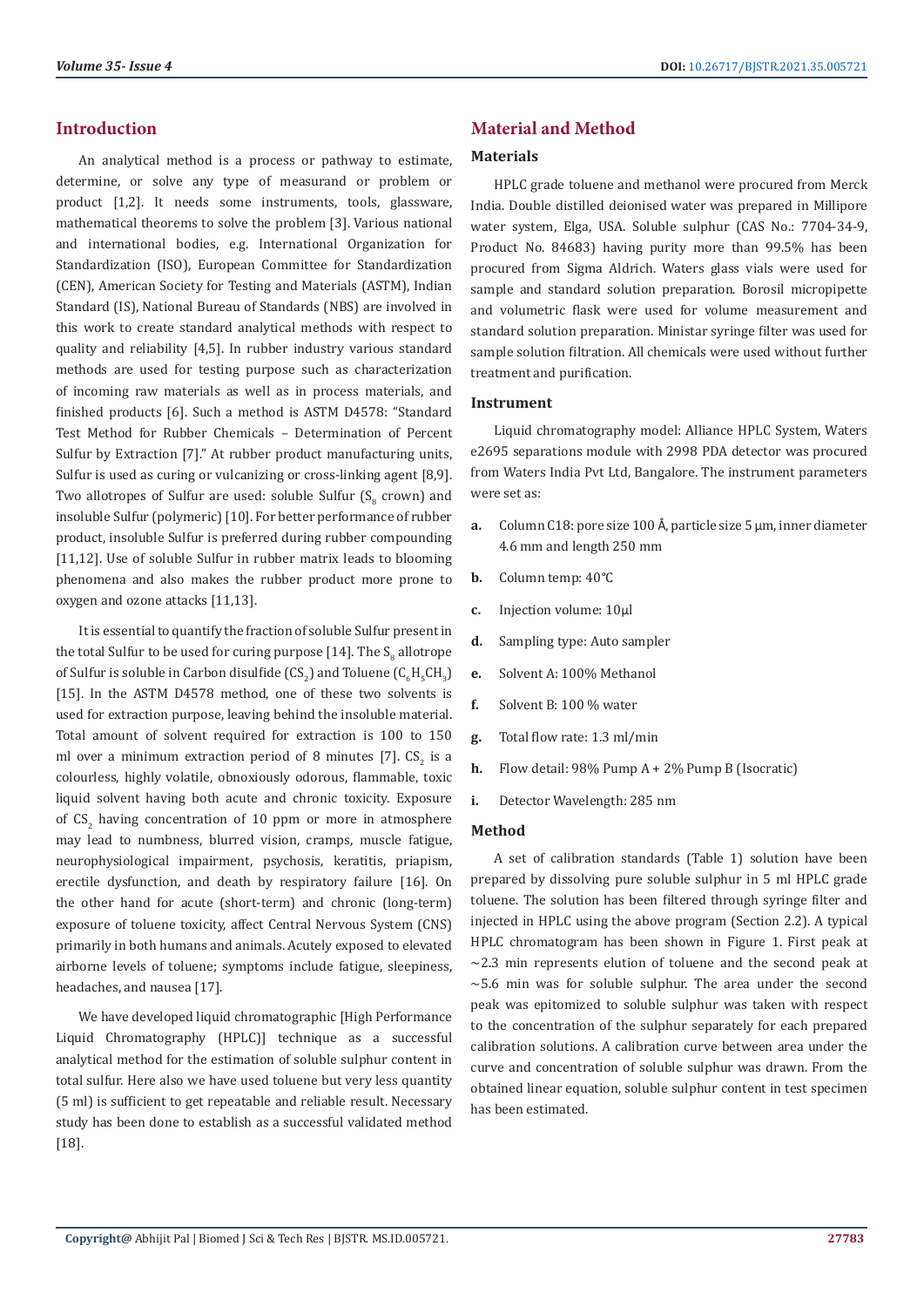

**Figure 1:** A typical HPLC chromatogram of soluble sulphur.

**Table 1:** Calibration standard solution preparation.

| Sl. No. | Concentration of Soluble Sulphur (mg/ml) |  |  |  |  |
|---------|------------------------------------------|--|--|--|--|
|         | 0.096                                    |  |  |  |  |
|         | 0.194                                    |  |  |  |  |
| 3       | 0.342                                    |  |  |  |  |
|         | 0.569                                    |  |  |  |  |
|         | 1.087                                    |  |  |  |  |
|         | 1.257                                    |  |  |  |  |

# **Result and Discussion**

#### **Repeatability Measurement**

It is the experiment performed under a set of similar condition to evaluate how repeatable the results are. Ten replicate tests of each calibration standard samples have been analysed to study the repeatability of developed technique and results are tabulated in Table 2 and all results have been plotted separately in Figures 2A-2F. The closeness of the results clearly indicates the repeatable data obtained in all cases.



**Figure 2:** Replicate test result of each calibration standard solution.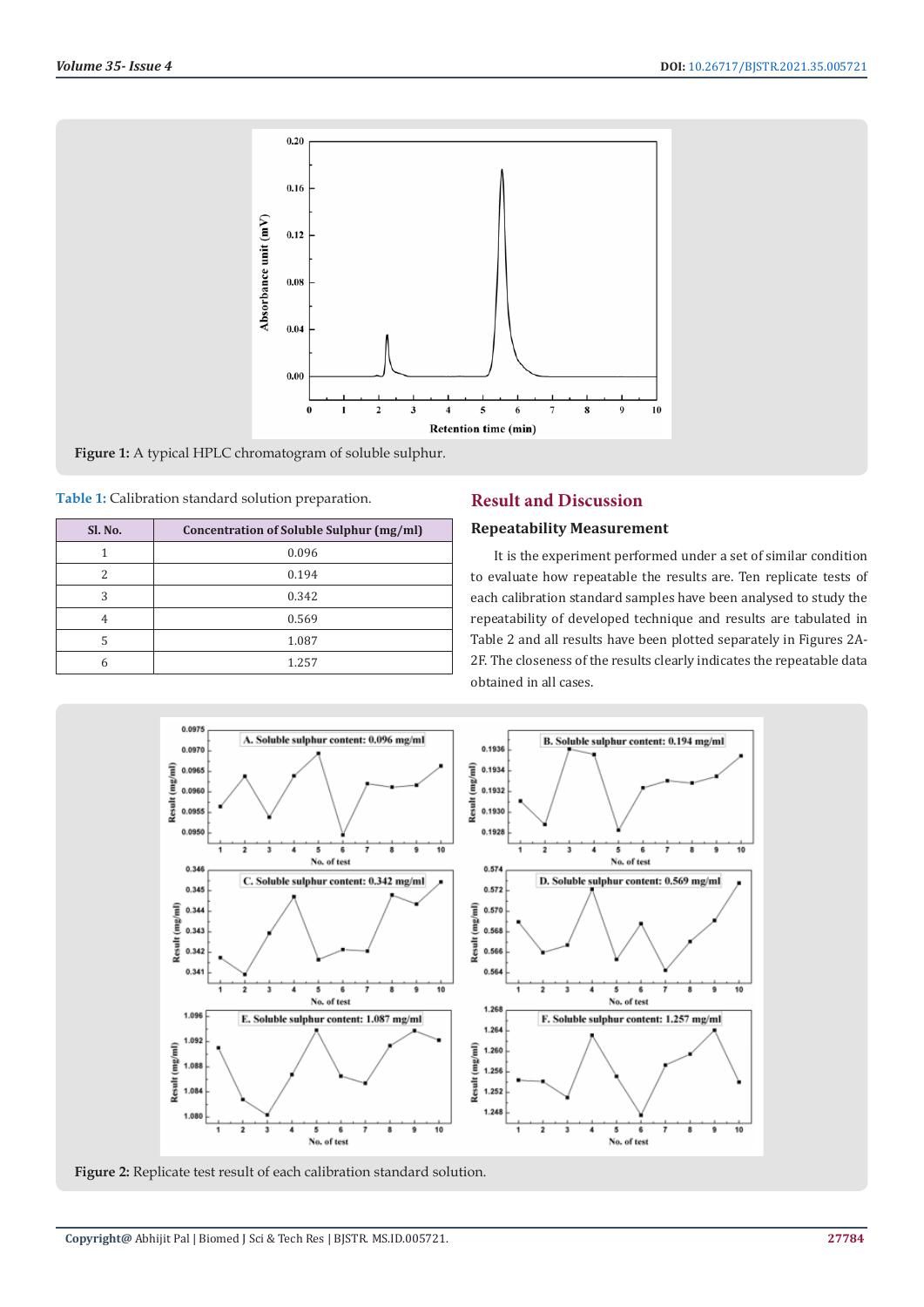| Actual Conc. (mg/ml)  | 0.096       | 0.194 | 0.342 | 0.569 | 1.087 | 1.257 |  |  |
|-----------------------|-------------|-------|-------|-------|-------|-------|--|--|
| Test 1 Conc. (mg/ml)  | 0.096       | 0.193 | 0.342 | 0.569 | 1.091 | 1.254 |  |  |
| Test 2 Conc. (mg/ml)  | 0.096       | 0.193 | 0.341 | 0.566 | 1.083 | 1.254 |  |  |
| Test 3 Conc. (mg/ml)  | 0.095       | 0.194 | 0.343 | 0.567 | 1.08  | 1.251 |  |  |
| Test 4 Conc. (mg/ml)  | 0.096       | 0.194 | 0.345 | 0.572 | 1.087 | 1.263 |  |  |
| Test 5 Conc. (mg/ml)  | 0.097       | 0.193 | 0.342 | 0.565 | 1.094 | 1.255 |  |  |
| Test 6 Conc. (mg/ml)  | 0.095       | 0.193 | 0.342 | 0.569 | 1.087 | 1.248 |  |  |
| Test 7 Conc. (mg/ml)  | 0.096       | 0.193 | 0.342 | 0.564 | 1.085 | 1.257 |  |  |
| Test 8 Conc. (mg/ml)  | 0.096       | 0.193 | 0.345 | 0.567 | 1.091 | 1.259 |  |  |
| Test 9 Conc. (mg/ml)  | 0.096       | 0.193 | 0.344 | 0.569 | 1.094 | 1.264 |  |  |
| Test 10 Conc. (mg/ml) | 0.097       | 0.194 | 0.345 | 0.573 | 1.092 | 1.254 |  |  |
| Average               | 0.096       | 0.193 | 0.343 | 0.568 | 1.088 | 1.256 |  |  |
| SD at lowest conc.    | 0.001       |       |       |       |       |       |  |  |
| Slope                 | 1.000055236 |       |       |       |       |       |  |  |
| $LOD$ (mg/ml)         | 0.002       |       |       |       |       |       |  |  |
| LOQ(mg/ml)            | 0.006       |       |       |       |       |       |  |  |

**Table 2:** Ten replicate test results of calibration standard and LOD, LOQ calculation.

# **Limit of Detection (LOD) and Limit of Quantification (LOQ)**

Limit of detection is defined as the lowest concentration of an analyte in a sample that can be detected, though not necessarily quantitated. Limit of quantitation is defined as the lowest concentration of an analyte in a sample that can be determined with acceptable precision and accuracy understated operational condition of the method. LOQ is directly proportional to the precision. LOD (Eq. 1) and LOQ (Eq. 2) are calculated from the standard deviation (Eq. 3) at lowest concentration using the following equations [19].

$$
LOD = 3.3 \times \frac{S}{Slope}
$$
............ $Eq.1$   

$$
LOQ = 10 \times \frac{S}{Slope}
$$
............ $Eq.2$ 

$$
S = \sqrt{\frac{1}{n} \sum_{i=1}^{n} (x_i - \mu)^2 \dots \dots \dots \dots \dots \dots \dots \dots Eq.3}
$$

Where,

1

*i*

S: Standard deviation of ten replicates data of lowest calibration standard sample (Table 2)

 $x_i$ : i<sup>th</sup> test result of lowest calibration standard sample

µ: Mean of ten replicates data of lowest calibration standard sample

n: Number of replicate test performed  $(n = 10)$ 

#### **Estimation of Working Range**

Working range of a method defines the interval over which the uncertainty will be acceptable. To estimate the working range, linearity of response obtained from different calibration standards tested and achieved correlation coefficient as 0.9998. The linearity study has been shown in Figure 3.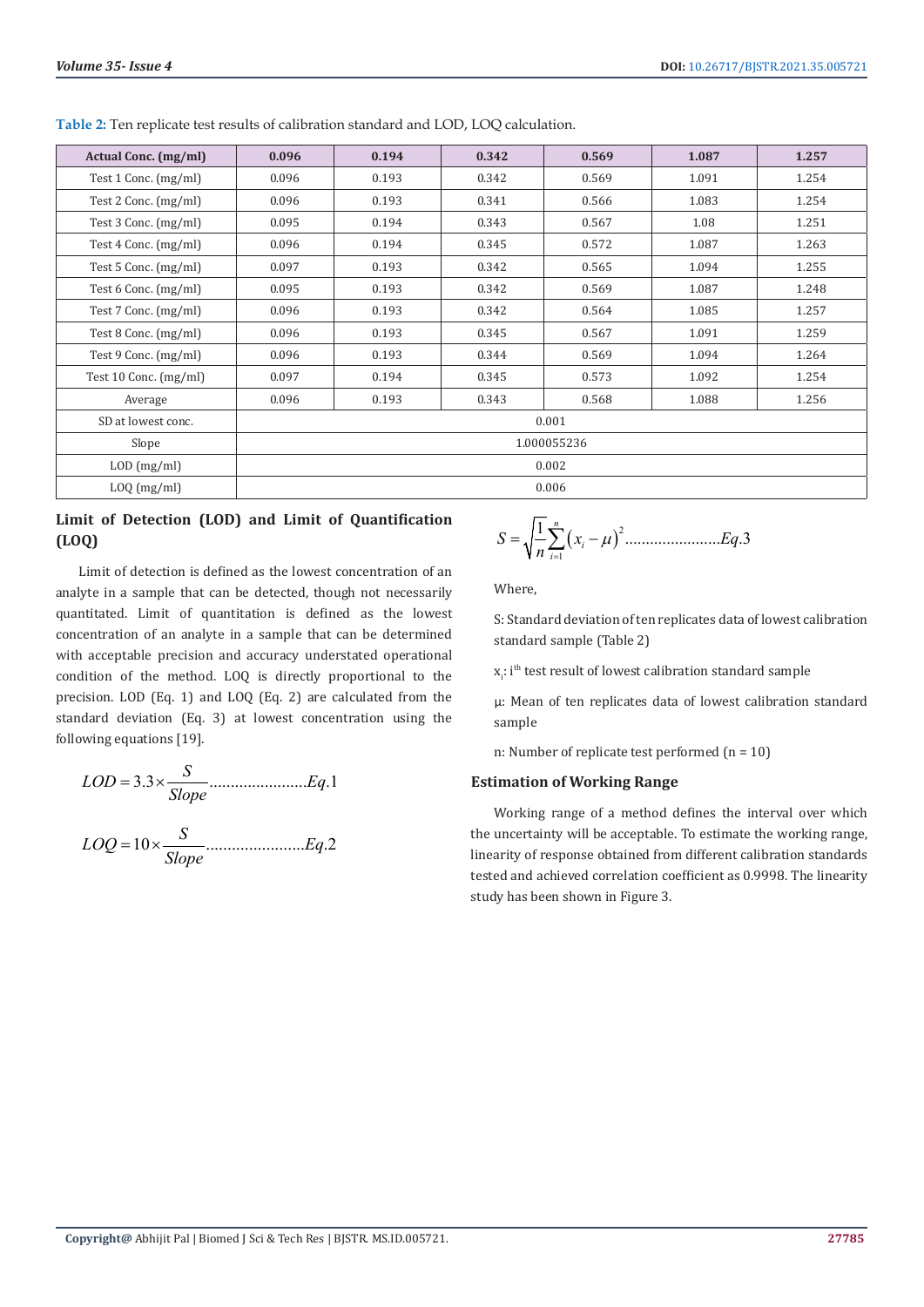

# **Trueness**

Trueness is defined as closeness of a single value to the mean of infinite number of result which practically determination is not possible. In place of mean of infinite data i.e. true value, actual metal content in the calibration standard has been considered. Trueness of this method has estimated in term of bias and precision.

Bias is defined as the closeness of the result with true value and can be estimated by three different techniques, (a) analysis of reference material (b) recovery of the analyte (c) comparison of results obtained from different techniques. In this study, the calibration standards have been considered as reference material, bias, percent bias and recovery have been estimated and results are mentioned in Figures 4 & 5.



**Figure 4:** Trueness study in terms of bias and bias %.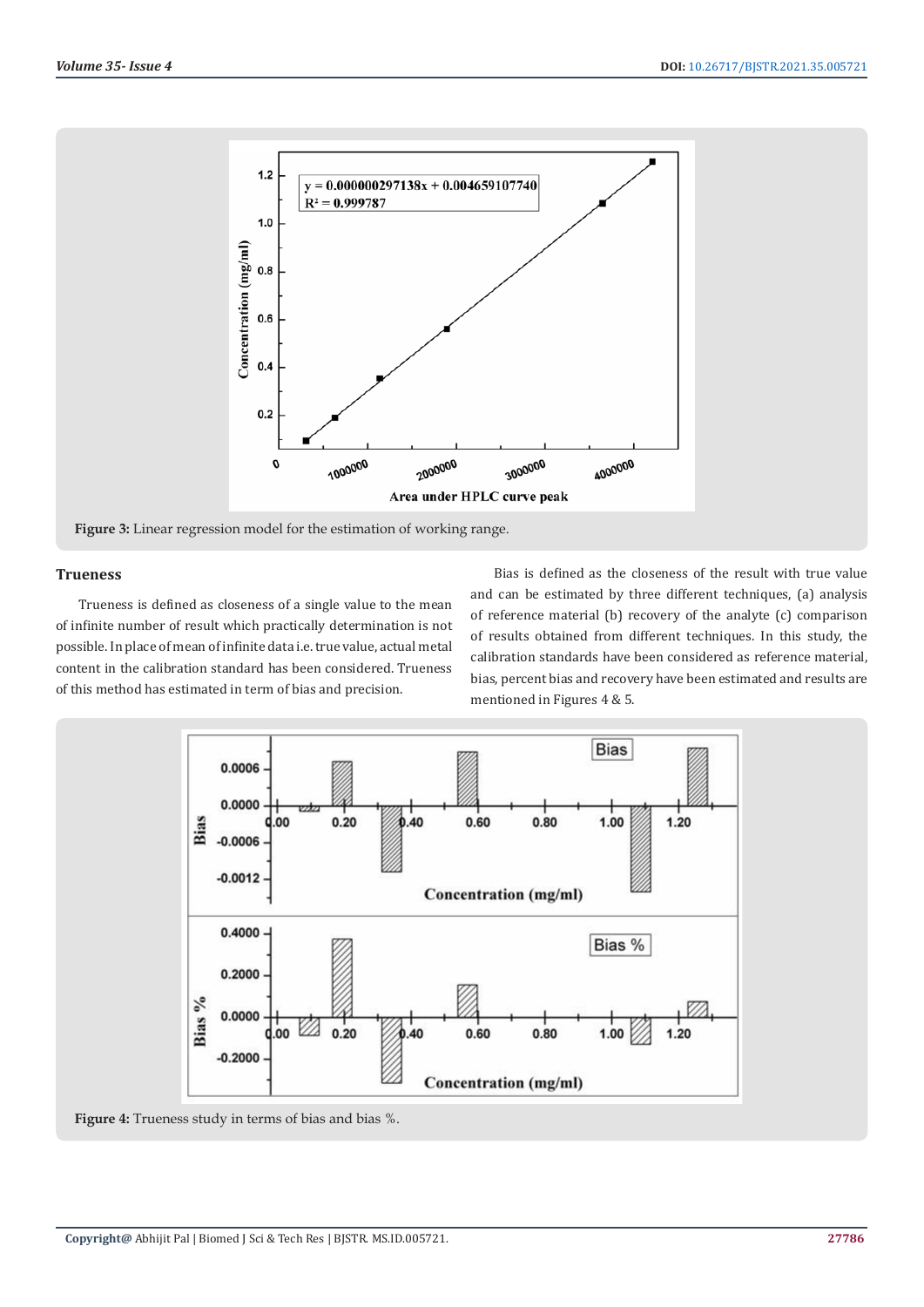

**Figure 5:** Recovery study of the calibration standard samples.

# **Conclusion**

While estimating soluble sulphur content using HPLC as a tools, it was found that regression coefficient factor obtained during calibration is 0.9998 which signifies that the developed method is exhibit linear relationship during analysis of standard sample having concentration from 0.096 mg/ml to 1.257 mg/ml. Trueness study of standard samples indicates both the positive and negative bias obtained during the analysis and the maximum is 0.376% and -0.315% respectively. Recovery in different concentration has been analysed and found it is lying between 98.91%-101.00%. The experiment of estimation of limit of detection and limit of quantification confirms that, through this technique, soluble sulphur having concentration 0.002 mg/ml can be detected in the sample and can be quantified above 0.006 mg/ml. Thus the above technique can be adopted as an analytical method as far as environment point of view with respect health hazardous effect and less quantity chemical use.

#### **Acknowledgement**

The authors wish to acknowledge ISO/IEC 17025:2017 accredited Analytical and Chemical Department, HASETRI and JK Tyre & Industries for providing the research facility and financial support to undertake the research work.

## **References**

- 1. [Khusna AH \(2020\) Analytical thinking process of student in proving](http://eprints.umm.ac.id/72274/) [mathematical argument. Int J Sci Technol Res 9\(1\): 1248-1251.](http://eprints.umm.ac.id/72274/)
- 2. Suits LD (2007) National and international standards governing geosynthetics. In: RW Sarsby (Eds.)., Geosynth. Civ Eng. Woodhead Publishing, UK, p. 66-93.
- 3. [Harvey D \(2019\) Basic Tools of Analytical Chemistry.](https://chem.libretexts.org/Bookshelves/Analytical_Chemistry/Book%3A_Analytical_Chemistry_2.1_(Harvey)/02%3A_Basic_Tools_of_Analytical_Chemistry)
- 4. [I Standards. Appendix-International Standards Part B Measurement](https://link.springer.com/content/pdf/bbm%3A978-3-540-30300-8%2F1.pdf) [Methods for Composition and Structure, \(n.d.\), pp. 1097-1149.](https://link.springer.com/content/pdf/bbm%3A978-3-540-30300-8%2F1.pdf)
- 5. [Report S \(2019\) Rubber standards in today's world economy. Rubber](https://s3-prod.rubbernews.com/2019-10/RPN%2010-21-19%20Tech%20Notebook.pdf) [Plast News, p. 14-18.](https://s3-prod.rubbernews.com/2019-10/RPN%2010-21-19%20Tech%20Notebook.pdf)
- 6. [Aiza Jaafar CN, Zainol I, Ishak NS, Ilyas RA, Sapuan SM \(2021\) Effects](https://www.sciencedirect.com/science/article/pii/S2238785421002465) [of the liquid natural rubber \(LNR\) on mechanical properties and](https://www.sciencedirect.com/science/article/pii/S2238785421002465) [microstructure of epoxy/silica/kenaf hybrid composite for potential](https://www.sciencedirect.com/science/article/pii/S2238785421002465) [automotive applications. J Mater Res Technol 12: 1026-1038.](https://www.sciencedirect.com/science/article/pii/S2238785421002465)
- 7. [\(2017\) ASTM D4578-06. Standard Test Methods for Rubber Chemicals-](https://www.astm.org/Standards/D4578.htm)[Determination of Percent Sulfur by Extraction, ASTM Int \(n.d.\).](https://www.astm.org/Standards/D4578.htm)
- 8. Kruželák J, Kvasničáková A, Hložeková K, Vilčáková [J, Hudec I \(2021\)](https://onlinelibrary.wiley.com/doi/epdf/10.1002/masy.202000258) [Influence of Combined Sulfur and Peroxide Curing Systems and Ageing](https://onlinelibrary.wiley.com/doi/epdf/10.1002/masy.202000258) [on the Properties of Rubber Magnets. Macromol Symp 395: 2000258.](https://onlinelibrary.wiley.com/doi/epdf/10.1002/masy.202000258)
- 9. Vieyres A, Pé[rez-Aparicio R, Albouy PA, Sanseau O, Saalw](https://pubs.acs.org/doi/10.1021/ma302563z)ächter K, et al. [\(2013\) Sulfur-Cured Natural Rubber Elastomer Networks: Correlating](https://pubs.acs.org/doi/10.1021/ma302563z) [Cross-Link Density, Chain Orientation, and Mechanical Response by](https://pubs.acs.org/doi/10.1021/ma302563z) [Combined Techniques. Macromolecules 46\(3\): 889-899.](https://pubs.acs.org/doi/10.1021/ma302563z)
- 10. [Meyer B \(1976\) Elemental sulfur. Chem Rev 76\(3\): 367-388.](https://pubs.acs.org/doi/10.1021/cr60301a003)